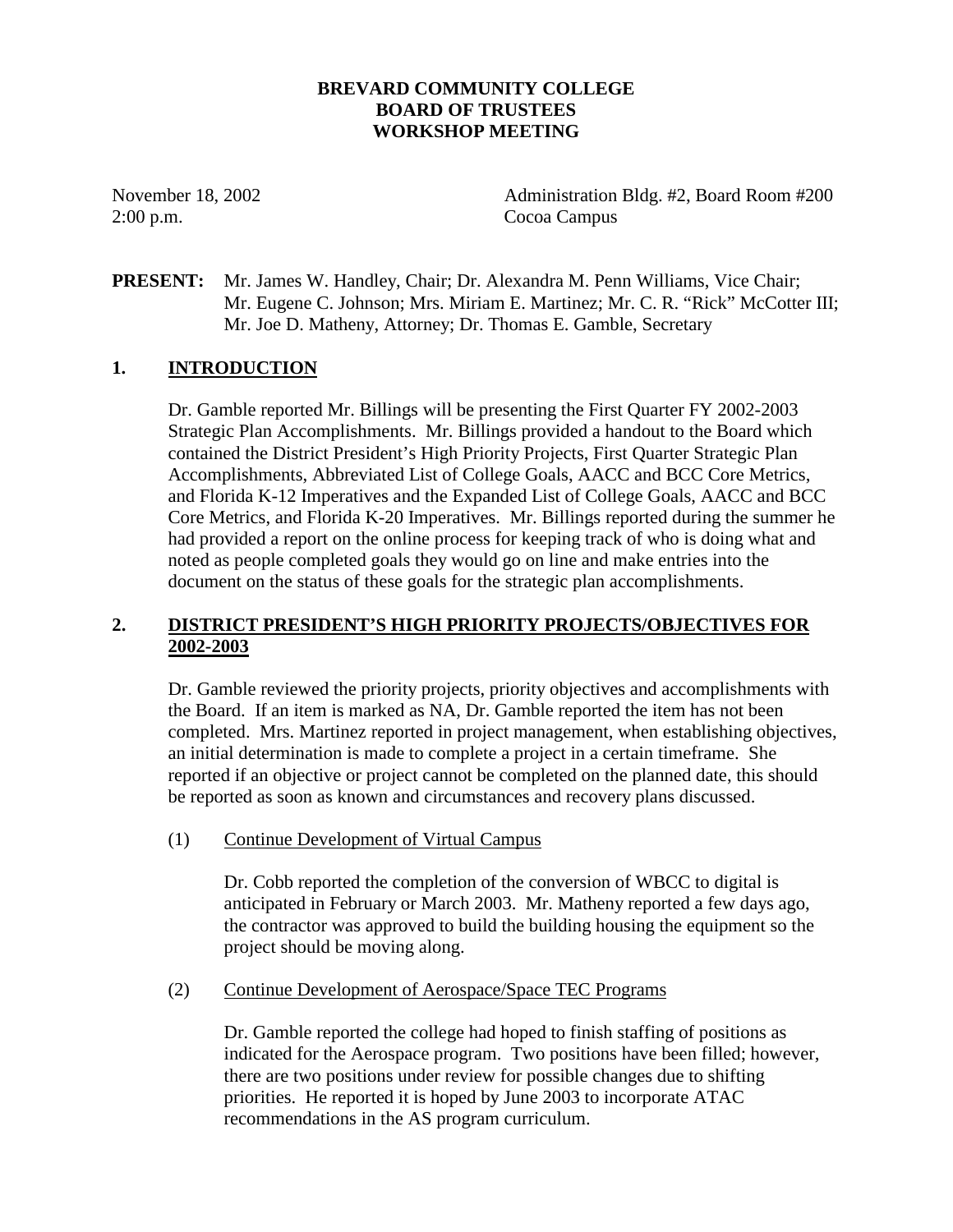Board Workshop November 18, 2002 Page -2-

#### (3) Develop Institute for Business Training/Community Education

Dr. Gamble reported Dr. Denison has been asked to take four separate campus continuing education units to merge into one unit. By July 1, 2003, the goal is to make the Institute for Business Training/Community Education self supporting to include salaries, fringes and indirect costs. Dr. Gamble provided a handout on the Institute for Business Training/Community Education. Dr. Denison answered questions relating to his area.

Dr. Denison reported non-credit course schedules will be going out in the Florida Today newspaper for the spring program. This schedule includes the WENDI program, the Planetarium schedule and any other program in the non-credit area. Dr. Denison reported there has been a reduction in a number of courses with the plan to have fewer courses with a larger enrollment.

Dr. Gamble asked the Board their thoughts on non-credit course offerings in cases where a class may be popular; however, is not paying for itself. Mrs. Martinez felt there could be some flexibility with this as the college is subsidized partially by the state. She indicated the first priority should be degrees, the second priority should be to economic development to help people obtain better jobs and the last priority should be to recreational classes.

Dr. Gamble recommended this item be placed on the agenda for a future meeting for what is being done, the cost to the college, and the impact to the community. It may be decided that some of the classes should be discontinued.

Dr. Gamble commended Dr. Denison and his staff for collecting the data regarding the revenue and expense factors of programs. He asked that a column be added to the form to include staff costs on a quarterly basis.

(4) Establish Fire Science Academy

Dr. Gamble reported the grand opening for the Fire Science Academy, Port Canaveral, will take place on Saturday, December 7, 2002. Specialized training programs and seminars will be offered at the academy facility by March 2003.

# (5) Establish Agreement Between the Board of Trustees and District President on "Vision" for College

Dr. Gamble reported he planned at the December meeting to give his vision statement and to discuss if he should have a separate vision from the college.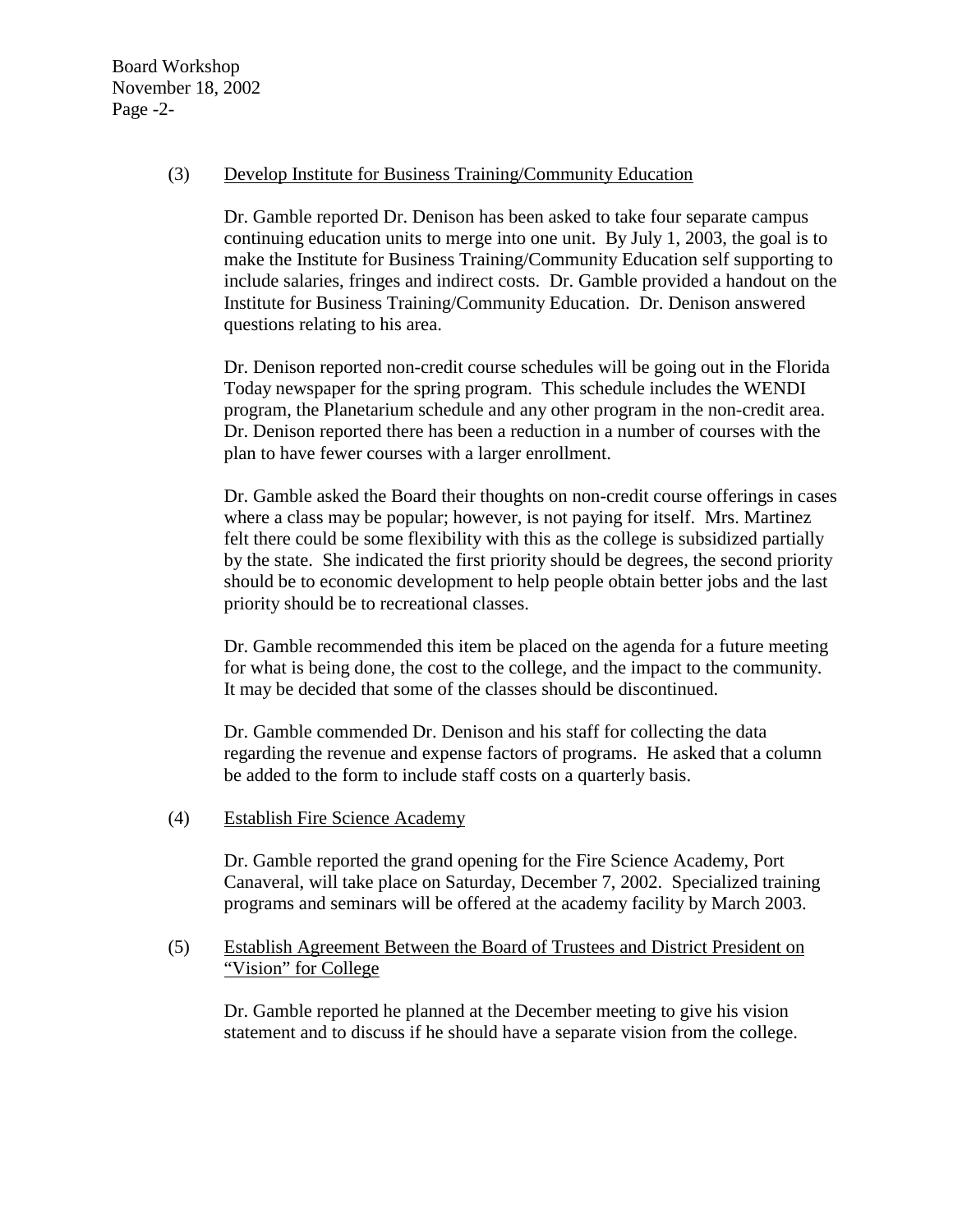Board Workshop November 18, 2002 Page -3-

#### (6) Complete Successful 10 Year SACS Accreditation

Dr. Gamble reported Dr. Elva LeBlanc, chair of the college's SACS visiting team, will be visiting the college December 2. The team will be visiting the college February 23-26, 2003 and will want to visit with the Board of Trustees. Dr. Gamble reported the Board of Trustees will receive primers closer to the date on what to expect and their responsibilities.

Dr. Gamble reported on a creative initiative Mr. Billings came up where an email goes out every week to employees with either the vision or mission statement with numbers hidden in the information. If the employee finds the correct numbers, they receive one of the fourteen key numbers and will be eligible to win prizes at the end of the contest.

## (7) Establish Policy Governance Process at College

Dr. Gamble reported the implementation of Policy Governance is being delayed until after the visit to Trident Technical College. He recommended a further discussion to determine direction and whether the Board would wish to implement Policy Governance in its purest form. A workshop will be held in December.

## (8) Continue Efforts to Bring College Faculty Salaries at Least Up to State Average

Dr. Gamble reported state faculty salary averages will not be available until February. At that time, a determination will be made on how to best accomplish this goal.

## (9) Continue Development of BCC Alumni Association

Dr. Gamble reported the objectives for the year included an increase to the alumni list by at least 10%, to hold at least one college alumni event, to establish Alumni Association benefits and to award the first Alumni Association Student Scholarship by June 2003. The Alumni Association has been meeting on a regular basis.

(10) Complete Major Information Technology Projects

Dr. Gamble reported the Technology Plan has been approved by the District Cabinet. Mr. Little will be putting the final touches on the plan so the Board of Trustees can review the final plan.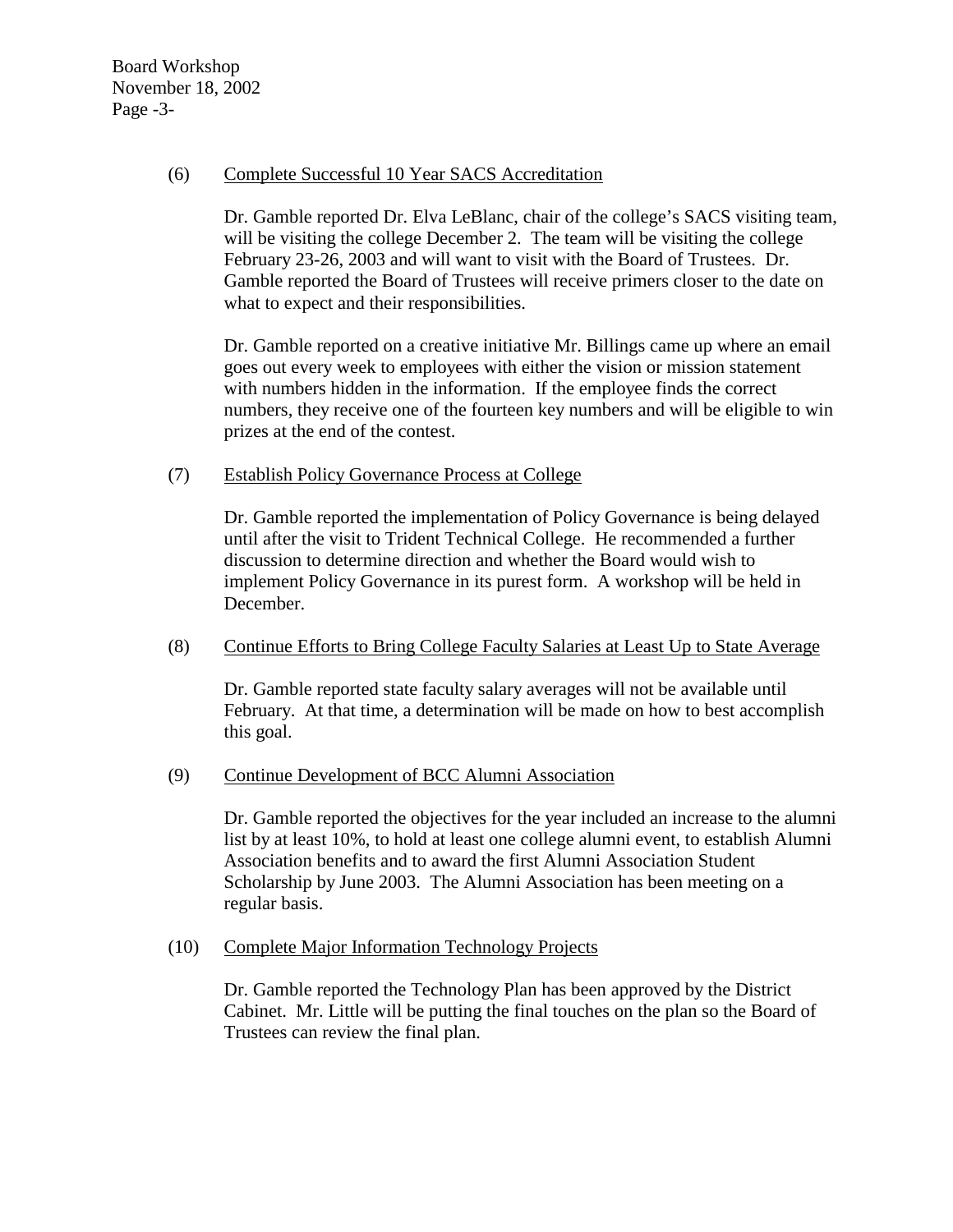Board Workshop November 18, 2002 Page -4-

#### (11) Complete Campus Master Plans for Melbourne, Palm Bay and Titusville

Dr. Gamble reported the Master Plans for the campuses are essentially completed. The Palm Bay Campus plan was presented at the October Board meeting and the Titusville Campus plan is scheduled for the November Board meeting. The Melbourne Campus Master Plan will be presented at a future meeting.

# (12) Implementation of College Strategic Plan

Dr. Gamble reported the College Strategic Plan was implemented with the webbased tool up and running. Mr. Billings will be making a presentation of student success performance indicators to the Board at an upcoming workshop.

Mr. Billings will arrange for Board access to the website for the Strategic Plan.

(13) Establishment of YMCA on Cocoa Campus

Dr. Gamble reported January is a significant date due to fund raising efforts to raise approximately \$1 million to support renovations for the YMCA. The feedback is the committee feels very positive about the support they have been getting. The funds will allow the YMCA manager to come on site and begin the process of developing a structure.

Dr. Gamble reported the agreement with the YMCA for the use of the facilities will be coming to the Board for consideration for approval. The agreement will address the details of the use of the facility.

- (14) Implementation of College Volunteers Program Dr. Gamble reported a commitment of \$50,000 is required to implement the college volunteers program.
- (15) Continue Remodeling of Cocoa Village Playhouse Dr. Gamble reported the remodeling of the Cocoa Village Playhouse is actively being pursued by the Cocoa Village Playhouse Board, along with Mr. Walt Gilfilen, who are pursuing limited targets and a HUD grant from the federal level.
- (16) Implementation of Phase I Cocoa Campus Perimeter Enhancements Per Master Plan

 Dr. Gamble reported the electronic sign is up at the Cocoa Campus. He reported the college will have to do some negotiating with the state to see what can be done to remove the acceleration lane as part of the implementation of the perimeter enhancements.

(17) Expand Public Contacts by District President in Brevard County Dr. Gamble reported he just visited with the Cocoa Beach Area Chamber and made a presentation. In addition, the goal is to provide a minimum of six Op-Ed editorials in the *Florida Today*.